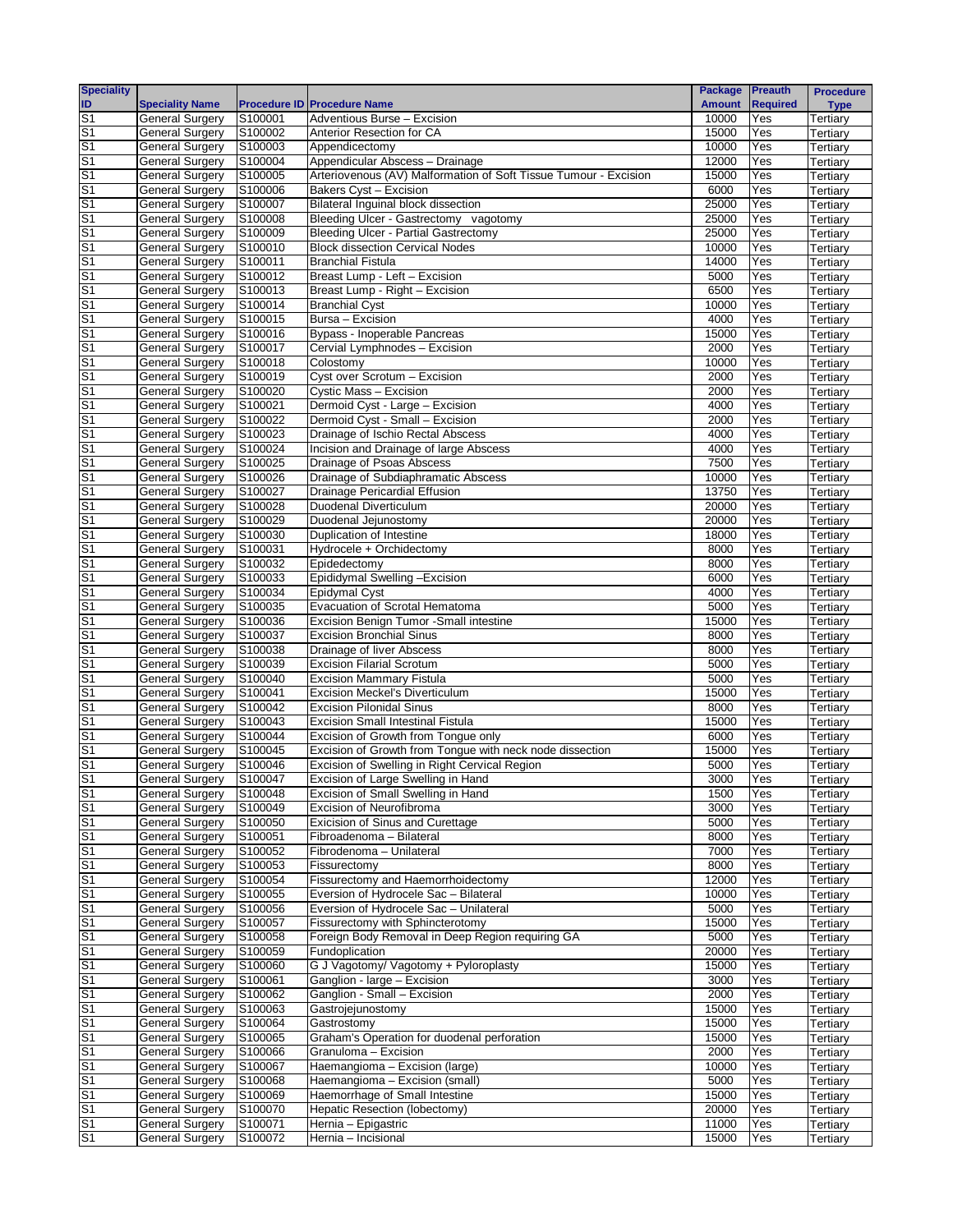| S <sub>1</sub>                   | <b>General Surgery</b>                           | S100073            | Hernia - Repair release of obstruction                    | 15000         | Yes        | Tertiary             |
|----------------------------------|--------------------------------------------------|--------------------|-----------------------------------------------------------|---------------|------------|----------------------|
| S <sub>1</sub>                   | General Surgery                                  | S100074            | Hernia - Umbilical                                        | 11000         | Yes        | Tertiary             |
| S <sub>1</sub>                   | <b>General Surgery</b>                           | S100075            | Hernia - Femoral                                          | 10000         | Yes        | Tertiary             |
| S <sub>1</sub>                   | General Surgery                                  | S100076            | Hernioplasty - Inguinal                                   | 10000         | Yes        | Tertiary             |
| S <sub>1</sub>                   | <b>General Surgery</b>                           | S100077            | Herniorraphy                                              | 9000          | Yes        | Tertiary             |
| S <sub>1</sub>                   | <b>General Surgery</b>                           | S100078            | Hiatus Hernia - abdominal                                 | 15000         | Yes        | Tertiary             |
| S <sub>1</sub>                   | <b>General Surgery</b>                           | S100079            | <b>Hydatid Cyst of Liver</b>                              | 12500         | Yes        | Tertiary             |
| S <sub>1</sub>                   | <b>General Surgery</b>                           | S100080            | Hydrocele - Excision - Unilateral                         | 5000          | Yes        | Tertiary             |
| S <sub>1</sub>                   | <b>General Surgery</b>                           | S100081            | Hydrocele - Excision - Bilateral                          | 10000         | Yes        | Tertiary             |
| S <sub>1</sub>                   | <b>General Surgery</b>                           | S100082            | IlieoSigmoidostomy                                        | 17000         | Yes        | Tertiary             |
| S <sub>1</sub>                   | <b>General Surgery</b>                           | S100083            | Infected Bunion Foot - Excision                           | 4000          | Yes        | Tertiary             |
| S <sub>1</sub>                   | <b>General Surgery</b>                           | S100084            | Inguinal Node (dissection) - Unilateral                   | 10000         | Yes        | Tertiary             |
| S <sub>1</sub>                   | <b>General Surgery</b>                           | S100085            | Intestinal perforation                                    | 12500         | Yes        | Tertiary             |
| S <sub>1</sub>                   | <b>General Surgery</b>                           | S100086            | <b>Intestinal Obstruction</b>                             | 12500         | Yes        | Tertiary             |
| S <sub>1</sub>                   | General Surgery                                  | S100087            | Intussusception                                           | 15000         | Yes        | Tertiary             |
| S <sub>1</sub>                   | General Surgery                                  | S100088            | Jejunostomy                                               | 10000         | Yes        | Tertiary             |
| S <sub>1</sub>                   | <b>General Surgery</b>                           | S100089            | <b>Gastric Perforation</b>                                | 15000         | Yes        | Tertiary             |
| S <sub>1</sub>                   | <b>General Surgery</b>                           | S100090            | <b>Intestinal Perforation (Resection Anastomosis)</b>     | 20000         | Yes        | Tertiary             |
| S <sub>1</sub>                   | <b>General Surgery</b>                           | S100091            | Appendicular Perforation                                  | 15000         | Yes        | Tertiary             |
| S <sub>1</sub>                   | <b>General Surgery</b>                           | S100092            | <b>Burst Abdomen Obstruction</b>                          | 15000         | Yes        | Tertiary             |
| S <sub>1</sub>                   | <b>General Surgery</b>                           | S100093            | Closure of Hollow Viscus Perforation                      | 15000         | Yes        | Tertiary             |
| S <sub>1</sub>                   | <b>General Surgery</b>                           | S100094            | Laryngectomy Pharyngeal Diverticulum (Throat)             | 15000         | Yes        | Tertiary             |
| S <sub>1</sub>                   | <b>General Surgery</b>                           | S100095            | lleostomy                                                 | 10000         | Yes        | Tertiary             |
| S <sub>1</sub>                   | General Surgery                                  | S100096            | Lipoma excision                                           | 2500          | Yes        | Tertiary             |
| $\overline{\mathsf{S}}$ 1        | <b>General Surgery</b>                           | S100097            | Loop Colostomy Sigmoid                                    | 12000         | Yes        | Tertiary             |
| S <sub>1</sub>                   | <b>General Surgery</b>                           | S100098            | Mastectomy                                                | 12000         | Yes        | Tertiary             |
| S <sub>1</sub>                   | <b>General Surgery</b>                           | S100099            | Mesenteric Cyst - Excision                                | 16000         | Yes        | Tertiary             |
| S <sub>1</sub>                   | General Surgery                                  | S100100            | Mesenteric Caval Anastomosis                              | 15000         | Yes        | Tertiary             |
| S <sub>1</sub>                   | <b>General Surgery</b>                           | S100101            | Microlaryngoscopic Surgery                                | 15000         | Yes        | Tertiary             |
| S <sub>1</sub><br>S <sub>1</sub> | <b>General Surgery</b><br><b>General Surgery</b> | S100102<br>S100103 | Oeshophagoscopy for foreign body removal                  | 7500<br>17500 | Yes        | Tertiary             |
| S <sub>1</sub>                   | <b>General Surgery</b>                           |                    | Oesophagectomy                                            | 18000         | Yes        | Tertiary             |
| S <sub>1</sub>                   | <b>General Surgery</b>                           | S100104            | Portal Hypertension shunt surgery                         | 10000         | Yes<br>Yes | Tertiary             |
| S <sub>1</sub>                   | <b>General Surgery</b>                           | S100105<br>S100106 | Pelvic Abscess - Open Drainage<br>PancreaticoDuodenectomy | 25000         | Yes        | Tertiary             |
| S <sub>1</sub>                   | <b>General Surgery</b>                           | S100107            | Distal Pancreatectomy with PancreaticoJejunostomy         | 25000         | Yes        | Tertiary             |
| S <sub>1</sub>                   | <b>General Surgery</b>                           | S100108            | Papilloma Rectum - Excision                               | 4000          | Yes        | Tertiary             |
| S <sub>1</sub>                   | General Surgery                                  | S100109            | Haemorroidectomy+ Fistulectomy                            | 10000         | Yes        | Tertiary<br>Tertiary |
| S <sub>1</sub>                   | General Surgery                                  | S100110            | Growth in the Scalp - Excision                            | 4000          | Yes        | Tertiary             |
| S <sub>1</sub>                   | <b>General Surgery</b>                           | S100111            | Porto Caval Anastomosis                                   | 15000         | Yes        | Tertiary             |
| S <sub>1</sub>                   | General Surgery                                  | S100112            | Pyeloroplasty                                             | 10000         | Yes        | Tertiary             |
| S <sub>1</sub>                   | General Surgery                                  | S100113            | Radical Mastectomy                                        | 10000         | Yes        | Tertiary             |
| S <sub>1</sub>                   | General Surgery                                  | S100114            | Radical Neck Dissection - Excision                        | 15000         | Yes        | Tertiary             |
| S <sub>1</sub>                   | <b>General Surgery</b>                           | S100115            | Hernia - Spigelian                                        | 5000          | Yes        | Tertiary             |
| S <sub>1</sub>                   | <b>General Surgery</b>                           | S100116            | <b>Rectal Dilation</b>                                    | 2000          | Yes        | Tertiary             |
| S <sub>1</sub>                   | General Surgery                                  | S100117            | Prolapse of Rectal Mass - Excision                        | 10000         | Yes        | Tertiary             |
| S <sub>1</sub>                   | <b>General Surgery</b>                           | S100118            | Rectopexy                                                 | 10000         | Yes        | Tertiary             |
| S <sub>1</sub>                   | <b>General Surgery</b>                           | S100119            | Repair of Common Bile Duct                                | 15000         | Yes        | Tertiary             |
| S <sub>1</sub>                   | General Surgery                                  | S100120            | Resection Anastomosis (Large Intestine)                   | 15000         | Yes        | Tertiary             |
| $\overline{\mathsf{s}}$          | <b>General Surgery</b>                           | S100121            | Resection Anastomosis (Small Intestine)                   | 15000         | Yes        | Tertiary             |
| $\overline{\mathsf{s}}$ 1        | <b>General Surgery</b>                           | S100122            | Retroperitoneal Tumor - Excision                          | 20000         | Yes        | Tertiary             |
| $\overline{\mathsf{S}}$ 1        | General Surgery                                  | S100123            | Haemorroidectomy                                          | 5000          | Yes        | Tertiary             |
| $\overline{\mathsf{S}}$ 1        | General Surgery                                  | S100124            | Salivary Gland - Excision                                 | 10000         | Yes        | Tertiary             |
| S <sub>1</sub>                   | <b>General Surgery</b>                           | S100125            | Segmental Resection of Breast                             | 10000         | Yes        | Tertiary             |
| S <sub>1</sub>                   | General Surgery                                  | S100126            | Scrotal Swelling (Multiple) - Excision                    | 5000          | Yes        | Tertiary             |
| S <sub>1</sub>                   | <b>General Surgery</b>                           | S100127            | Sigmoid Diverticulum                                      | 15000         | Yes        | Tertiary             |
| S <sub>1</sub>                   | <b>General Surgery</b>                           | S100128            | Simple closure - Peptic perforation                       | 15000         | Yes        | Tertiary             |
| S <sub>1</sub>                   | <b>General Surgery</b>                           | S100129            | Sinus - Excision                                          | 5000          | Yes        | Tertiary             |
| $\overline{\mathsf{S}}$ 1        | <b>General Surgery</b>                           | S100130            | Soft Tissue Tumor (small) - Excision                      | 5000          | Yes        | Tertiary             |
| S <sub>1</sub>                   | <b>General Surgery</b>                           | S100131            | Soft Tissue Tumor (large) - Excision                      | 10000         | Yes        | Tertiary             |
| $\overline{\mathsf{S}}$ 1        | <b>General Surgery</b>                           | S100132            | Splenectomy                                               | 25000         | Yes        | Tertiary             |
| $\overline{\mathsf{S}}$ 1        | <b>General Surgery</b>                           | S100133            | Submandibular Lymph node - Excision                       | 5000          | Yes        | Tertiary             |
| $\overline{\mathsf{S}}$ 1        | General Surgery                                  | S100134            | Submandibular Mass Excision + Reconstruction              | 20000         | Yes        | Tertiary             |
| $\overline{\mathsf{S}}$ 1        | <b>General Surgery</b>                           | S100135            | Swelling in foot (small) - Excision                       | 1500          | Yes        | Tertiary             |
| $\overline{\mathsf{s}}$ 1        | General Surgery                                  | S100136            | Swelling in foot (large) - Excision                       | 3500          | Yes        | Tertiary             |
| S <sub>1</sub>                   | General Surgery                                  | S100137            | Coloectomy - Total                                        | 20000         | Yes        | Tertiary             |
| S <sub>1</sub>                   | <b>General Surgery</b>                           | S100138            | Pharyngectomy Reconstruction - Total                      | 20000         | Yes        | Tertiary             |
| S <sub>1</sub>                   | General Surgery                                  | S100139            | Tracheal Stenosis (End to end Anastamosis) (Throat)       | 15000         | Yes        | Tertiary             |
| S <sub>1</sub>                   | <b>General Surgery</b>                           | S100140            | Tracheoplasty (Throat)                                    | 15000         | Yes        | Tertiary             |
| S <sub>1</sub>                   | <b>General Surgery</b>                           | S100141            | Umbilical Sinus - Excision                                | 5000          | Yes        | Tertiary             |
| S <sub>1</sub>                   | <b>General Surgery</b>                           | S100142            | Varicose Veins - Excision and Ligation                    | 10000         | Yes        | Tertiary             |
| $\overline{\mathsf{S}}$ 1        | <b>General Surgery</b>                           | S100143            | Vasovasostomy                                             | 12000         | Yes        | Tertiary             |
| S <sub>1</sub>                   | <b>General Surgery</b>                           | S100144            | Volvlous of Large Bowel                                   | 25000         | Yes        | Tertiary             |
| $\overline{S1}$                  | <b>General Surgery</b>                           | S100145            | Cleft lip operation                                       | 12000         | Yes        | Tertiary             |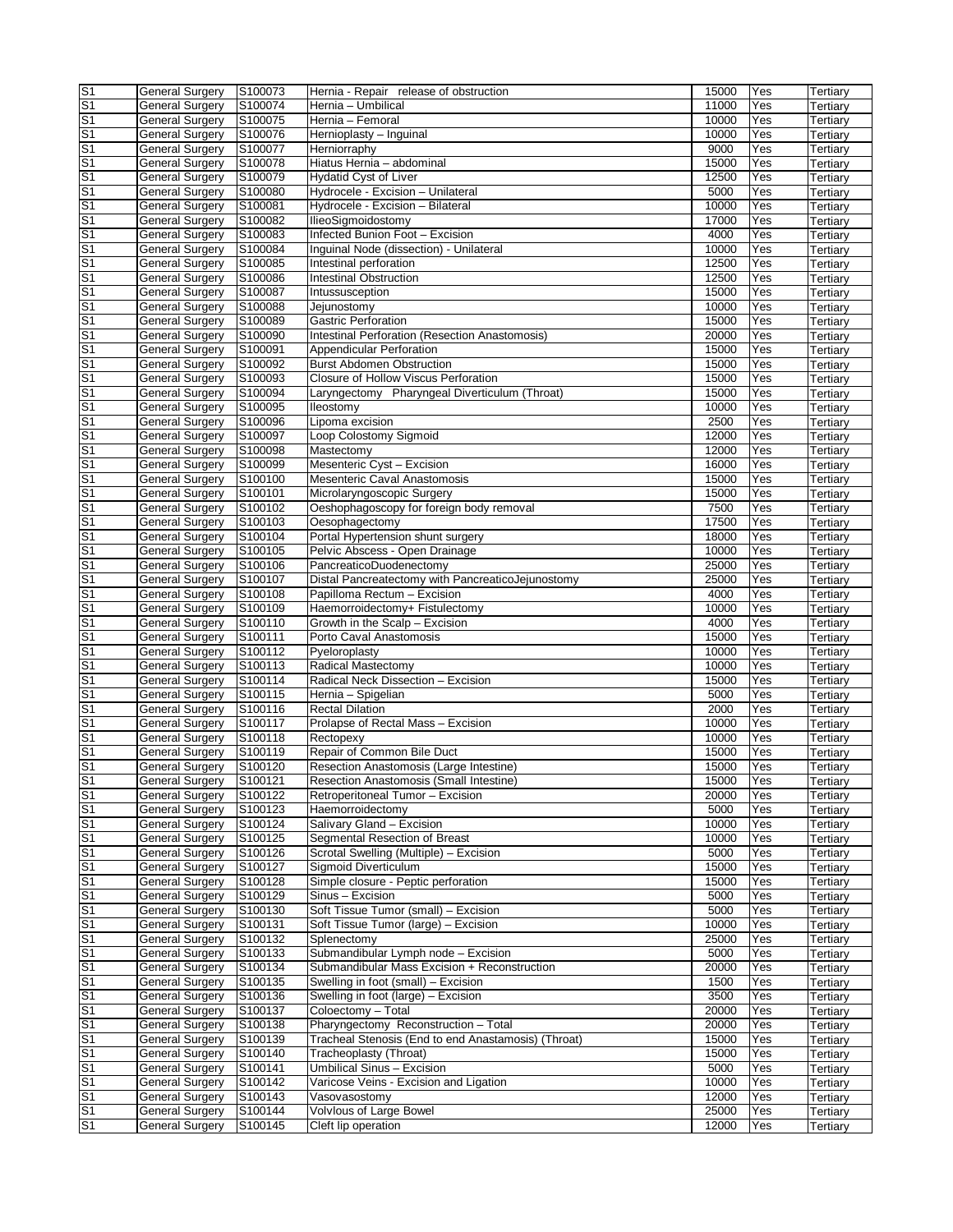| $\overline{\mathsf{S}}$ 1 | <b>General Surgery</b> | S100146 | Cleft palate repair (for each stage)                             | 12000 | Yes | Tertiary |
|---------------------------|------------------------|---------|------------------------------------------------------------------|-------|-----|----------|
| S <sub>1</sub>            | General Surgery        | S100147 | Cleft lip palate operation (for each stage)                      | 15000 | Yes | Tertiary |
| S <sub>1</sub>            | <b>General Surgery</b> | S100148 | Aneurysm not Requiring Bypass Techniques t                       | 36000 | Yes | Tertiary |
| S <sub>1</sub>            | <b>General Surgery</b> | S100149 | Aneurysm Resection Grafting                                      | 36000 | Yes | Tertiary |
| S <sub>1</sub>            | <b>General Surgery</b> | S100150 | <b>Arterial Embolectomy</b>                                      | 10000 | Yes | Tertiary |
| S <sub>1</sub>            | <b>General Surgery</b> | S100151 | Carotid artery aneurysm repair                                   | 20000 | Yes | Tertiary |
| S <sub>1</sub>            | <b>General Surgery</b> | S100152 | Carotid Body tumour - Excision                                   | 20000 | Yes | Tertiary |
| S <sub>1</sub>            | <b>General Surgery</b> |         | Cholecystectomy Exploration of CBD                               | 22000 | Yes |          |
| S <sub>1</sub>            |                        | S100153 |                                                                  |       |     | Tertiary |
|                           | <b>General Surgery</b> | S100154 | Cholecystostomy                                                  | 10000 | Yes | Tertiary |
| S <sub>1</sub>            | <b>General Surgery</b> | S100155 | Congential Arteriovenus Fistula (large)                          | 20000 | Yes | Tertiary |
| S <sub>1</sub>            | <b>General Surgery</b> | S100156 | Congential Arteriovenus Fistula (small)                          | 10000 | Yes | Tertiary |
| S <sub>1</sub>            | <b>General Surgery</b> | S100157 | Decortication (Pleurectomy)                                      | 20000 | Yes | Tertiary |
| S <sub>1</sub>            | <b>General Surgery</b> | S100158 | <b>Dissecting Aneurysms</b>                                      | 36000 | Yes | Tertiary |
| S <sub>1</sub>            | General Surgery        | S100159 | Distal Abdominal Aorta repair                                    | 36000 | Yes | Tertiary |
| S <sub>1</sub>            | General Surgery        | S100160 | Estlander Operation (lip)                                        | 7000  | Yes | Tertiary |
| S <sub>1</sub>            | <b>General Surgery</b> | S100161 | Excision and Skin Graft of Venous Ulcer                          | 15000 | Yes | Tertiary |
| S <sub>1</sub>            | <b>General Surgery</b> | S100162 | Excision of Parathyroid Adenoma/Carcinoma                        | 22000 | Yes | Tertiary |
| S <sub>1</sub>            | <b>General Surgery</b> | S100163 | <b>Flap Reconstructive Surgery</b>                               | 20000 | Yes |          |
|                           |                        |         |                                                                  |       |     | Tertiary |
| S <sub>1</sub>            | <b>General Surgery</b> | S100164 | Split thickness skin grafts $-$ Small (< 4 TBSA)                 | 5000  | Yes | Tertiary |
| S <sub>1</sub>            | <b>General Surgery</b> | S100165 | Split thickness skin grafts - Medium (4 - 8 TBSA)                | 10000 | Yes | Tertiary |
| S <sub>1</sub>            | <b>General Surgery</b> | S100166 | Split thickness skin grafts - Large (> 8 TBSA)                   | 15000 | Yes | Tertiary |
| S <sub>1</sub>            | <b>General Surgery</b> | S100167 | Free Grafts - Wolfe Grafts                                       | 10000 | Yes | Tertiary |
| S <sub>1</sub>            | <b>General Surgery</b> | S100168 | Hemi thyroidectomy                                               | 10000 | Yes | Tertiary |
| S <sub>1</sub>            | <b>General Surgery</b> | S100169 | Total thyroidectomy                                              | 20000 | Yes | Tertiary |
| S <sub>1</sub>            | <b>General Surgery</b> | S100170 | Laparoscopic Hernia Repair                                       | 18000 | Yes | Tertiary |
| S <sub>1</sub>            | <b>General Surgery</b> | S100171 | Lap. Assisted left Hemi colectomy t                              | 25000 | Yes | Tertiary |
| S <sub>1</sub>            | <b>General Surgery</b> | S100172 | Lap. Assisted Right Hemi colectomy t                             | 25000 | Yes | Tertiary |
|                           |                        |         | Lap. Assisted small bowel resection                              | 15000 | Yes |          |
| S <sub>1</sub>            | General Surgery        | S100173 |                                                                  |       |     | Tertiary |
| S <sub>1</sub>            | <b>General Surgery</b> | S100174 | Lap. Assisted Total Colectomy                                    | 25000 | Yes | Tertiary |
| S <sub>1</sub>            | <b>General Surgery</b> | S100175 | Lap. Cholecystectomy CBD exploration                             | 20000 | Yes | Tertiary |
| S <sub>1</sub>            | <b>General Surgery</b> | S100176 | Lap. For intestinal obstruction                                  | 15000 | Yes | Tertiary |
| S <sub>1</sub>            | <b>General Surgery</b> | S100177 | Lap. Hepatic resection                                           | 25000 | Yes | Tertiary |
| S <sub>1</sub>            | General Surgery        | S100178 | Lap. Hydatid of liver surgery                                    | 20000 | Yes | Tertiary |
| S <sub>1</sub>            | <b>General Surgery</b> | S100179 | Laparoscopic Adhesinolysis                                       | 15000 | Yes | Tertiary |
| S <sub>1</sub>            | <b>General Surgery</b> | S100180 | Laparoscopic Appendicectomy                                      | 18000 | Yes | Tertiary |
| S <sub>1</sub>            | <b>General Surgery</b> | S100181 | Laparoscopic Cholecystectomy                                     | 15000 | Yes | Tertiary |
|                           |                        |         |                                                                  |       |     |          |
| S <sub>1</sub>            | General Surgery        | S100182 | Laparoscopic cystogastrostomy                                    | 20000 | Yes | Tertiary |
| S <sub>1</sub>            | General Surgery        | S100183 | Laparoscopic Gastrostomy                                         | 12000 | Yes | Tertiary |
| S <sub>1</sub>            | <b>General Surgery</b> | S100184 | Laparoscopic Hiatus Hernia Repair                                | 22000 | Yes | Tertiary |
| S <sub>1</sub>            | <b>General Surgery</b> | S100185 | Laparoscopic Pyloromyotomy                                       | 20000 | Yes | Tertiary |
| S <sub>1</sub>            | General Surgery        | S100186 | Laparoscopic Rectopexy                                           | 15000 | Yes | Tertiary |
| S <sub>1</sub>            | <b>General Surgery</b> | S100187 | Laparoscopic Spleenectomy                                        | 16500 | Yes | Tertiary |
| S <sub>1</sub>            | <b>General Surgery</b> | S100188 | Laparoscopic umbilical hernia repair                             | 15000 | Yes | Tertiary |
| S <sub>1</sub>            | <b>General Surgery</b> | S100189 | Laparoscopic ventral hernia repair                               | 20000 | Yes | Tertiary |
| S <sub>1</sub>            | <b>General Surgery</b> | S100190 | Laparotomy-peritonitis lavage and drainage                       | 10000 | Yes | Tertiary |
| S <sub>1</sub>            | <b>General Surgery</b> | S100191 | <b>Ligation of Ankle Perforators</b>                             | 5000  | Yes |          |
|                           |                        |         |                                                                  |       |     | Tertiary |
| S <sub>1</sub>            | <b>General Surgery</b> | S100192 | Lymphatics Excision of Subcutaneous Tissues In Lymphoedema       | 10000 | Yes | Tertiary |
| S <sub>1</sub>            | <b>General Surgery</b> | S100193 | Repair of Main Arteries of the Limbs                             | 25000 | Yes | Tertiary |
| $\overline{\mathsf{s}}$ 1 | <b>General Surgery</b> | S100194 | Mediastinal Tumour                                               | 20000 | Yes | Tertiary |
| S <sub>1</sub>            | <b>General Surgery</b> | S100195 | Oesophagectomy for Carcinoma Oesophagus                          | 25000 | Yes | Tertiary |
| S <sub>1</sub>            | <b>General Surgery</b> | S100196 | Operation for Bleeding Peptic Ulcer                              | 15000 | Yes | Tertiary |
| S <sub>1</sub>            | <b>General Surgery</b> | S100197 | Operation for Carcinoma Lip - Vermilionectomy                    | 10000 | Yes | Tertiary |
| S <sub>1</sub>            | <b>General Surgery</b> | S100198 | Operation for Carcinoma Lip - Wedge Excision and Vermilionectomy | 12000 | Yes | Tertiary |
| S <sub>1</sub>            | <b>General Surgery</b> | S100199 | Operation for Carcinoma Lip - Wedge-Excision                     | 10000 | Yes | Tertiary |
| S <sub>1</sub>            | <b>General Surgery</b> | S100200 | Appendicectomy - Appendicular Abscess - Drainage                 | 12000 | Yes | Tertiary |
| S <sub>1</sub>            | <b>General Surgery</b> | S100201 | Caecostomy                                                       | 10000 | Yes | Tertiary |
|                           |                        |         |                                                                  |       |     |          |
| S <sub>1</sub>            | <b>General Surgery</b> | S100202 | Closure of Colostomy                                             | 5000  | Yes | Tertiary |
| S <sub>1</sub>            | <b>General Surgery</b> | S100203 | Coccygeal Teratoma Excision                                      | 15000 | Yes | Tertiary |
| S <sub>1</sub>            | <b>General Surgery</b> | S100204 | Congenital Atresia Stenosis of Small Intestine                   | 20000 | Yes | Tertiary |
| S <sub>1</sub>            | <b>General Surgery</b> | S100205 | CystoJejunostomy/or Cystogastrostomy                             | 20000 | Yes | Tertiary |
| S <sub>1</sub>            | <b>General Surgery</b> | S100206 | Drainage of perivertebral abscess                                | 10000 | Yes | Tertiary |
| S <sub>1</sub>            | <b>General Surgery</b> | S100207 | Hernia -hiatus-Transthoracic                                     | 25000 | Yes | Tertiary |
| S <sub>1</sub>            | <b>General Surgery</b> | S100208 | Intercostal drainage                                             | 2000  | Yes | Tertiary |
| S <sub>1</sub>            | <b>General Surgery</b> | S100209 | Operation for carcinoma lip- cheek advancement                   | 12000 | Yes | Tertiary |
| S <sub>1</sub>            | <b>General Surgery</b> | S100210 | Thymectomy                                                       | 20000 | Yes | Tertiary |
| S <sub>1</sub>            |                        |         | Operation of Choledochal Cyst                                    |       |     |          |
|                           | <b>General Surgery</b> | S100211 |                                                                  | 15000 | Yes | Tertiary |
| S <sub>1</sub>            | <b>General Surgery</b> | S100212 | Operations for Acquired Arteriovenous Fistula                    | 15000 | Yes | Tertiary |
| S <sub>1</sub>            | <b>General Surgery</b> | S100213 | Operations for Replacement of Oesophagus by Colon                | 25000 | Yes | Tertiary |
| S <sub>1</sub>            | <b>General Surgery</b> | S100214 | Hemodialysis per sitting                                         | 2000  | Yes | Tertiary |
| S <sub>1</sub>            | <b>General Surgery</b> | S100215 | Parapharyngeal Tumour Excision                                   | 20000 | Yes | Tertiary |
| S <sub>1</sub>            | <b>General Surgery</b> | S100216 | Partial/Subtotal Gastrectomy for Carcinoma                       | 22000 | Yes | Tertiary |
| S <sub>1</sub>            | <b>General Surgery</b> | S100217 | Patch Graft Angioplasty                                          | 20000 | Yes | Tertiary |
| $\overline{\mathsf{S}1}$  | <b>General Surgery</b> | S100218 | Pericardiostomy                                                  | 30000 | Yes | Tertiary |
|                           |                        |         |                                                                  |       |     |          |